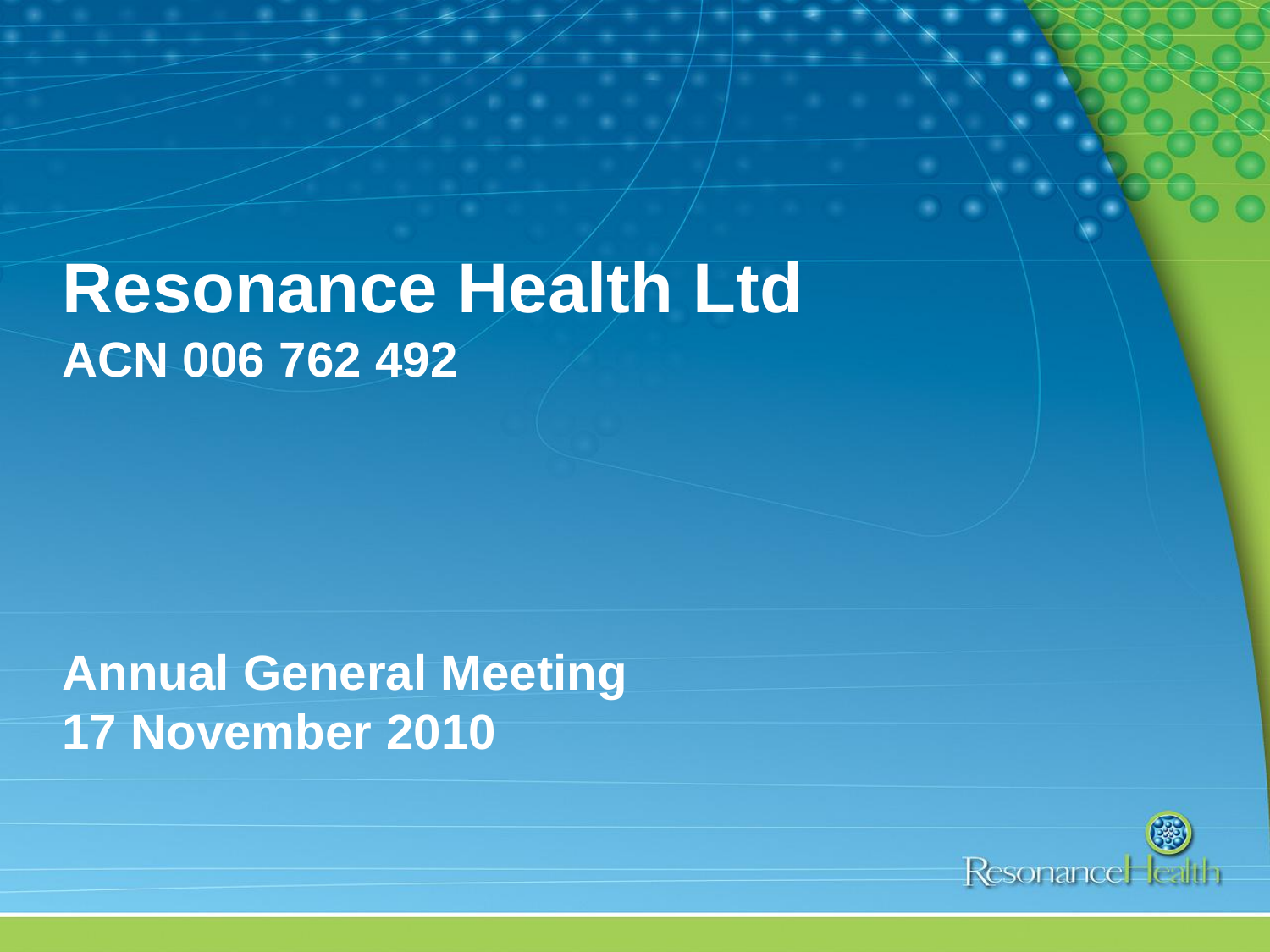# Resonance Health Ltd (RHT)

- Solid growth in FerriScan sales volume
- Revenue growth of 18% in the clinical use of FerriScan
- Strong growth in the number of centres providing FerriScan world wide
- Novartis relationship developed representing significant FerriScan sales potential
- Pilot launched the dual cardiac / liver iron assessment
	- 30% increased revenue from participating customers
- Research and Development of future products advanced
- Cash on hand at end of financial year of \$2.1 million

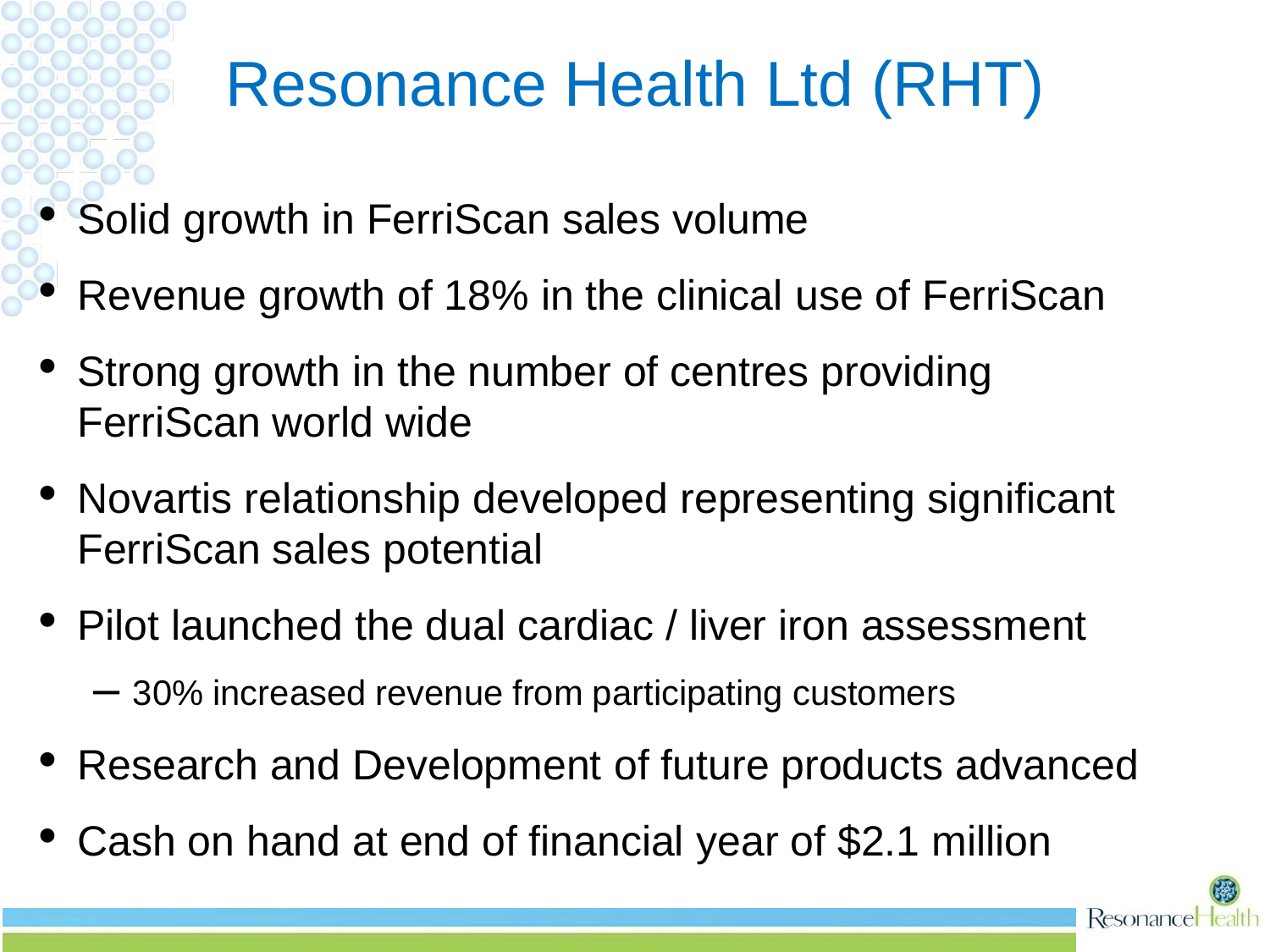## FY 2010: FerriScan Growth up 29%



ResonanceHe Palth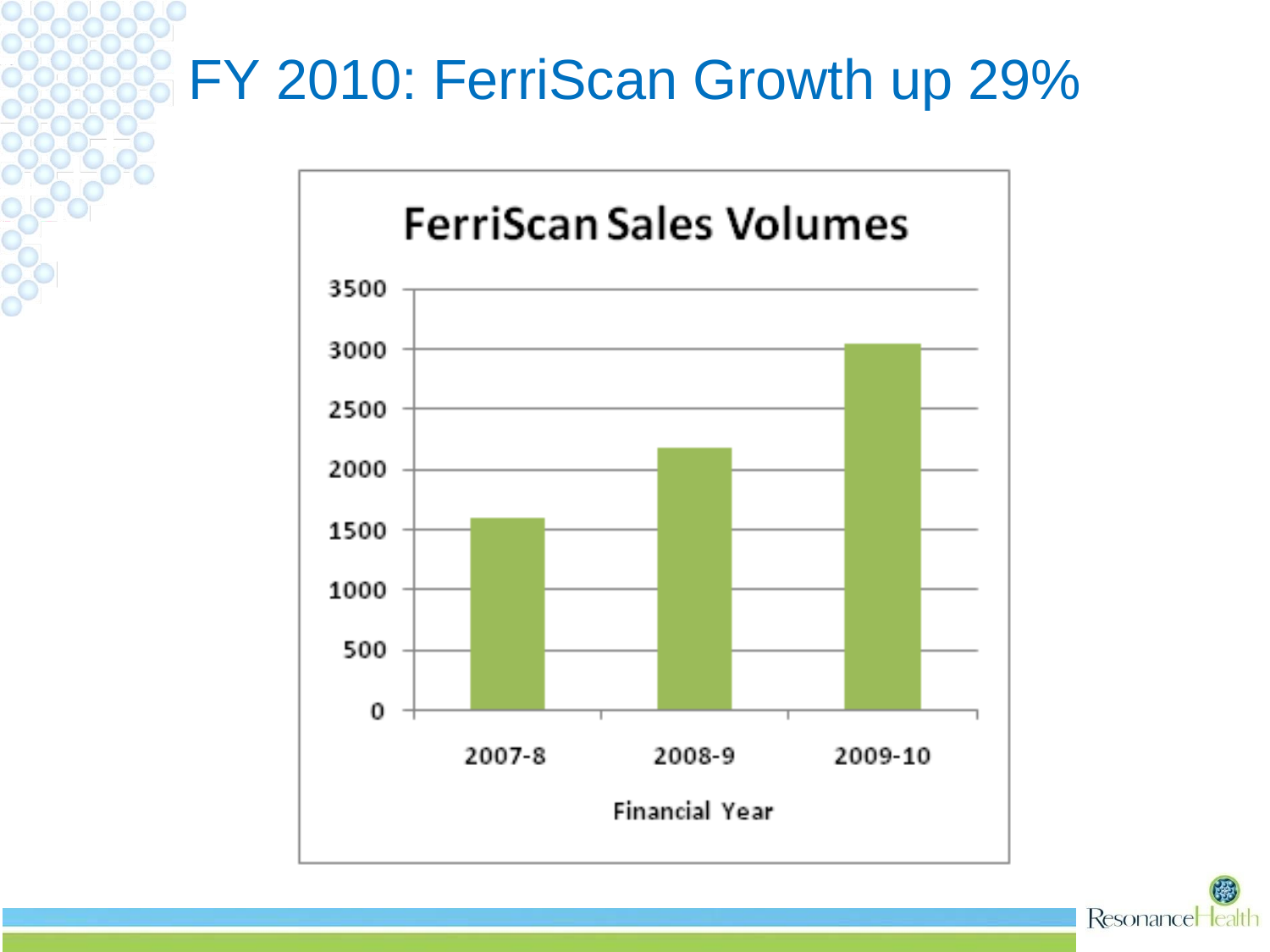#### US Expansion 28 US hospitals provide FerriScan (100% ↑)Canada **New Hampshire Washington** Vermont **Maine** Minnesota. **North Dakota Montana** Michigan Oregon Wisconsin Idaho **South Dakota New York** Wyoming **Rhode** lowa Pennsylva Island **Nebraska Nevada** Ohio Indian **Illinois Utah Connecticut** Colorado Kansas **Missouri Kentucky New Jersey** California Horth Ca**O**lina **Tennessee Delaware** Arizona Oklahoma **Arkansas New Mexico** Maryland **Alabama** Georgia **Dist of Columbia Atlantic Ocean Pacific Ocean South Carolina Texas** ouisiana Alaska -Florida **Gulf Of Mexico** Hawaii

Resonance lealth

- 14 New US FerriScan Centres in FY 2009/2010
- 14 Pre-existing US FerriScan Centres
- 5 US centres in set up progress for FerriScan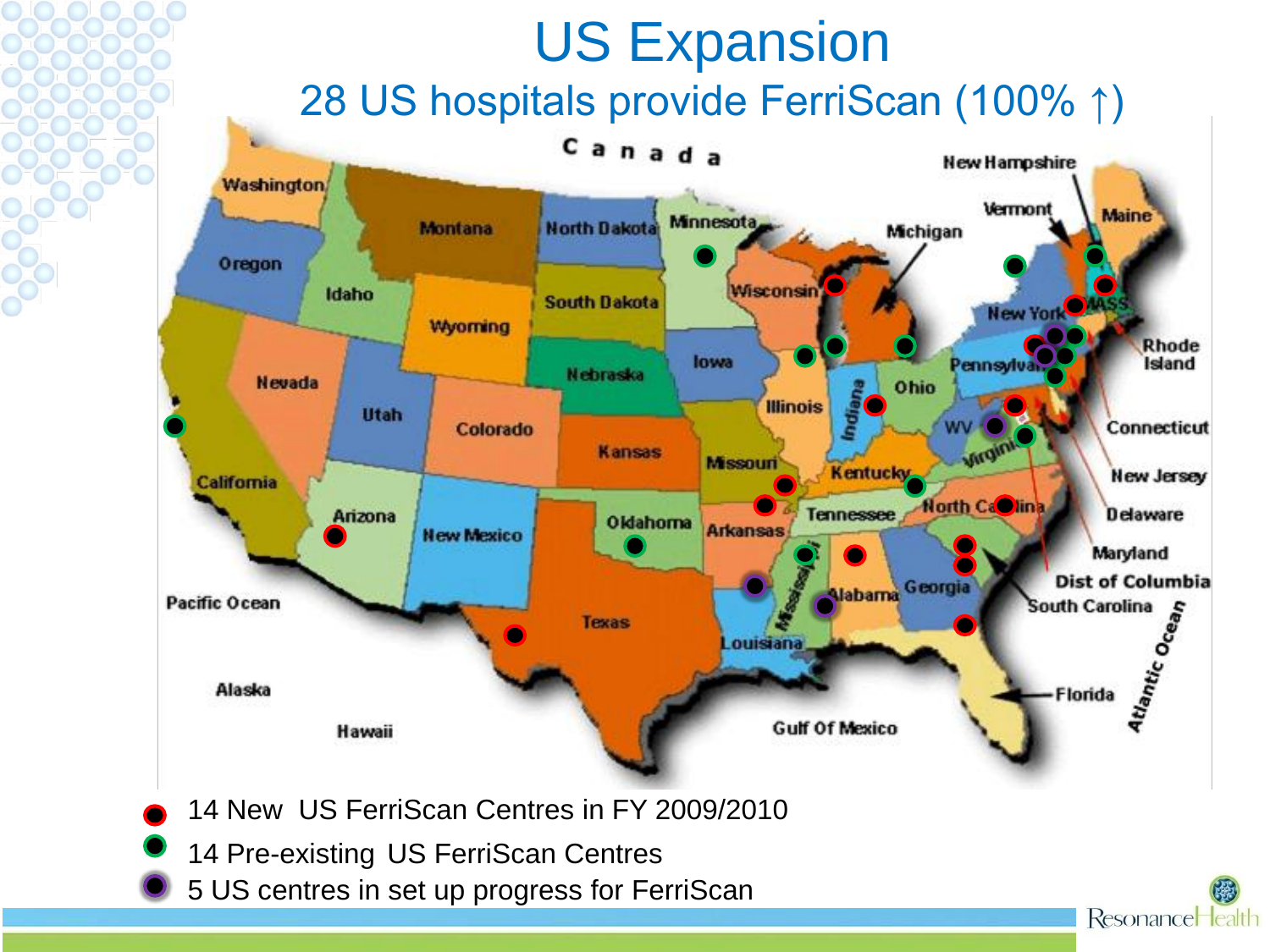## FerriScan now available in 24 countries



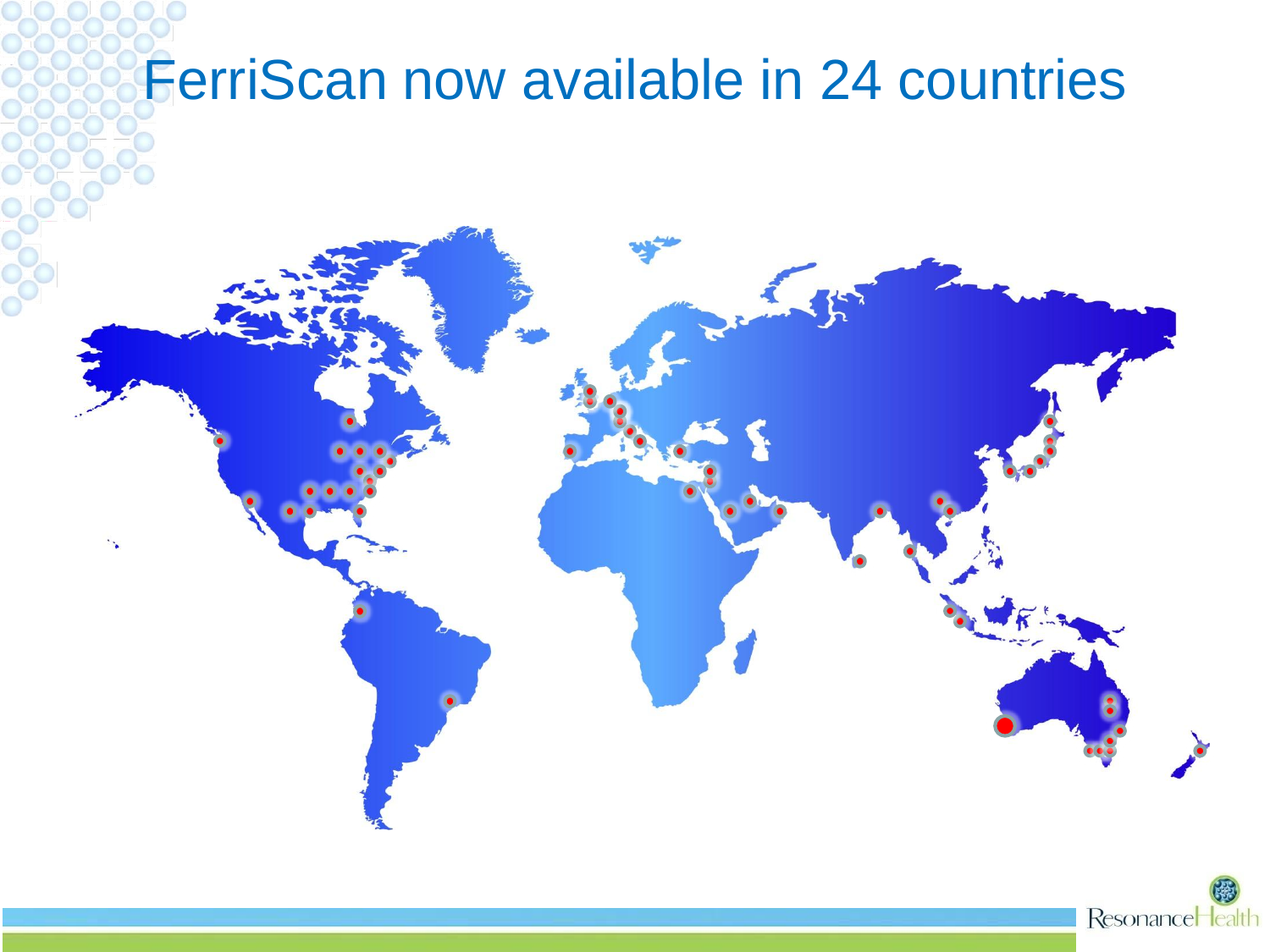# Beyond FerriScan Liver Disease Market Opportunity

- Liver disease is one of the top 10 causes of death in the US
- Liver disease is the only major cause of death still increasing year-on-year in the UK

#### **Leading causes**

- Viral Hepatitis 170m world wide are infected with HepC
- Alcoholism
- Fatty liver disease nearly 1/3 of American adults have FLD
- Excess iron

### **Liver disease can lead to liver fibrosis, liver cirrhosis and liver cancer**

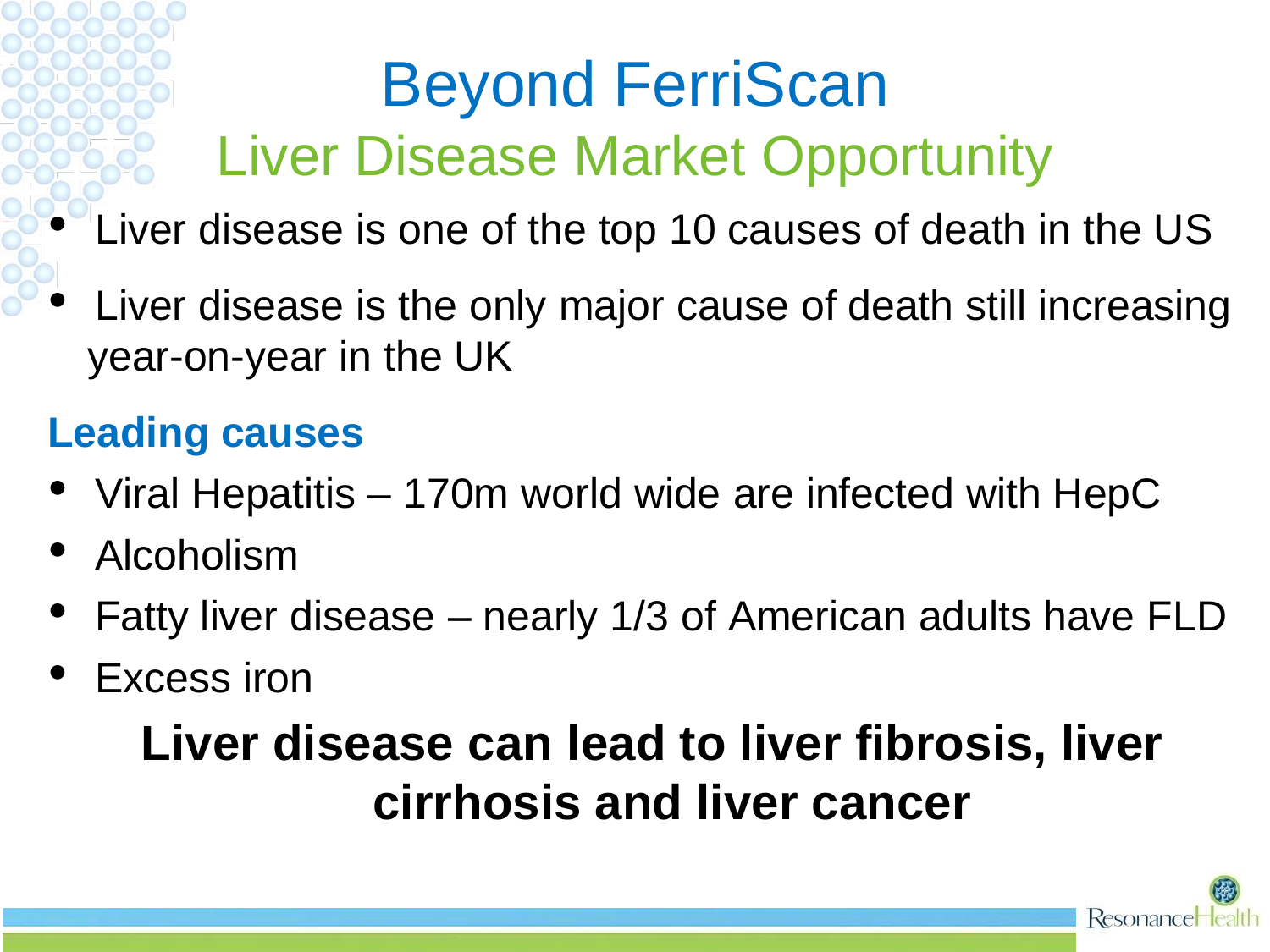## Liver Disease Progression



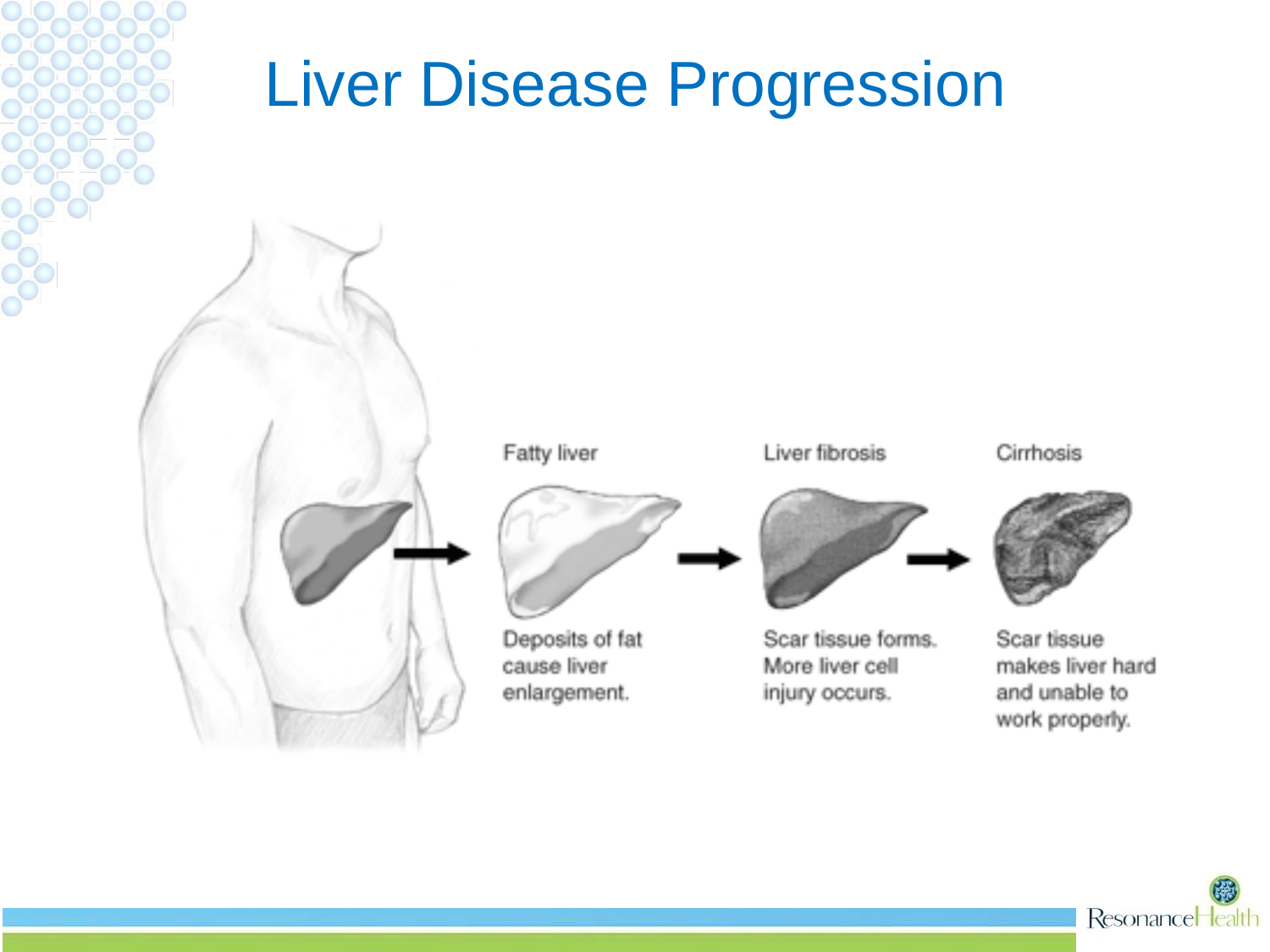## Liver Biopsy Invasive Diagnostic Method for Fatty Liver and Liver Fibrosis



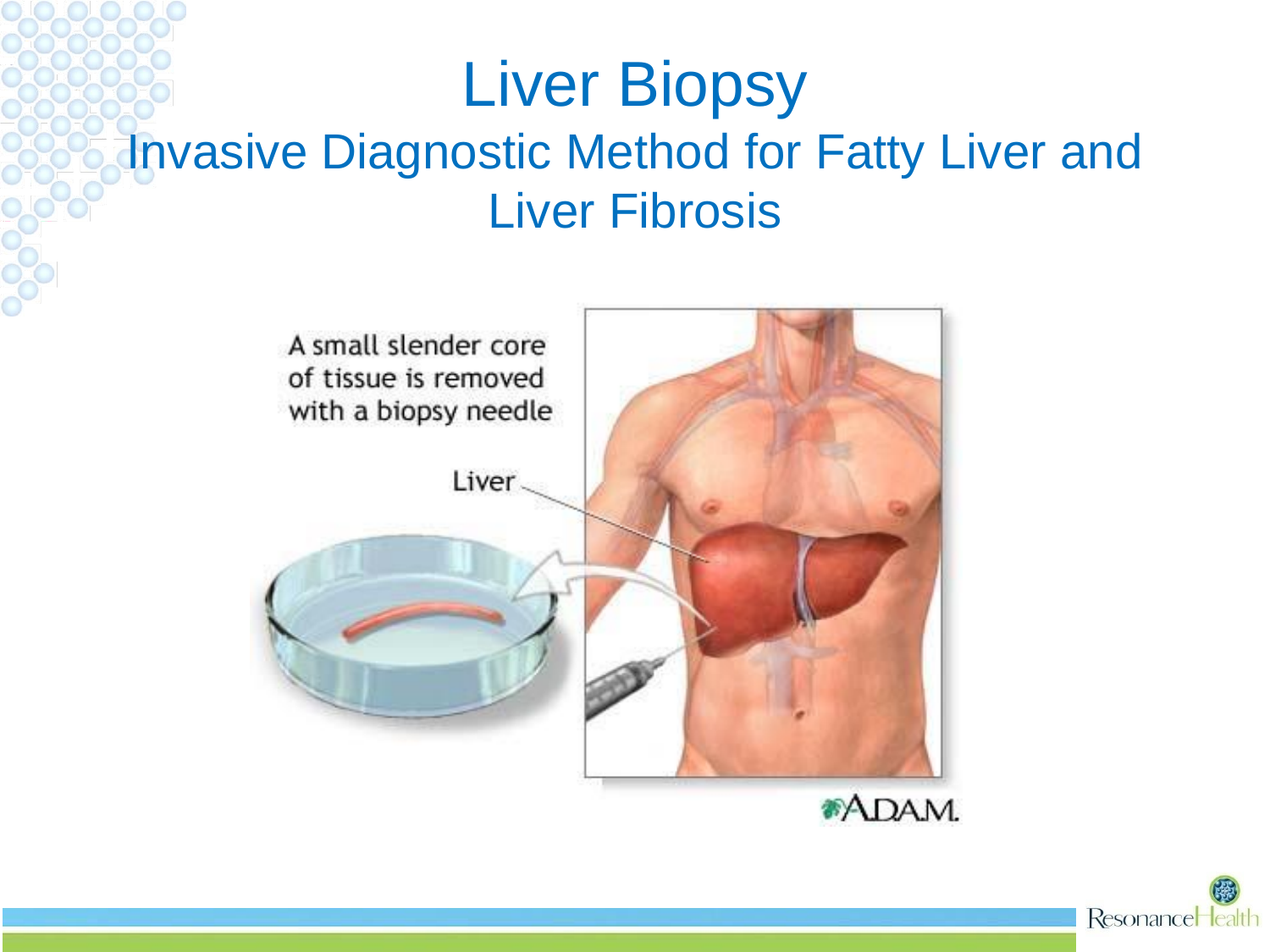## New Product in Development **Liver Fat and Liver Fibrosis Measurement**

- Proof of Concept Completed for Fat and Fibrosis
	- Study of 59 people completed with promising results
- USA Regulatory Submission for Liver Fat Measurement
	- 510k submission Q4 2010, 90 day approval process
- Fibrosis Test development
	- Clinical study of 30 patients to commence Dec 2010 Q3 2011
- Next Steps
	- International product validation 2011/12
	- Regulatory approval submission late 2012
- Good partnership potential
	- most of the top 10 pharmaceutical companies developing therapies to address liver fibrosisResonance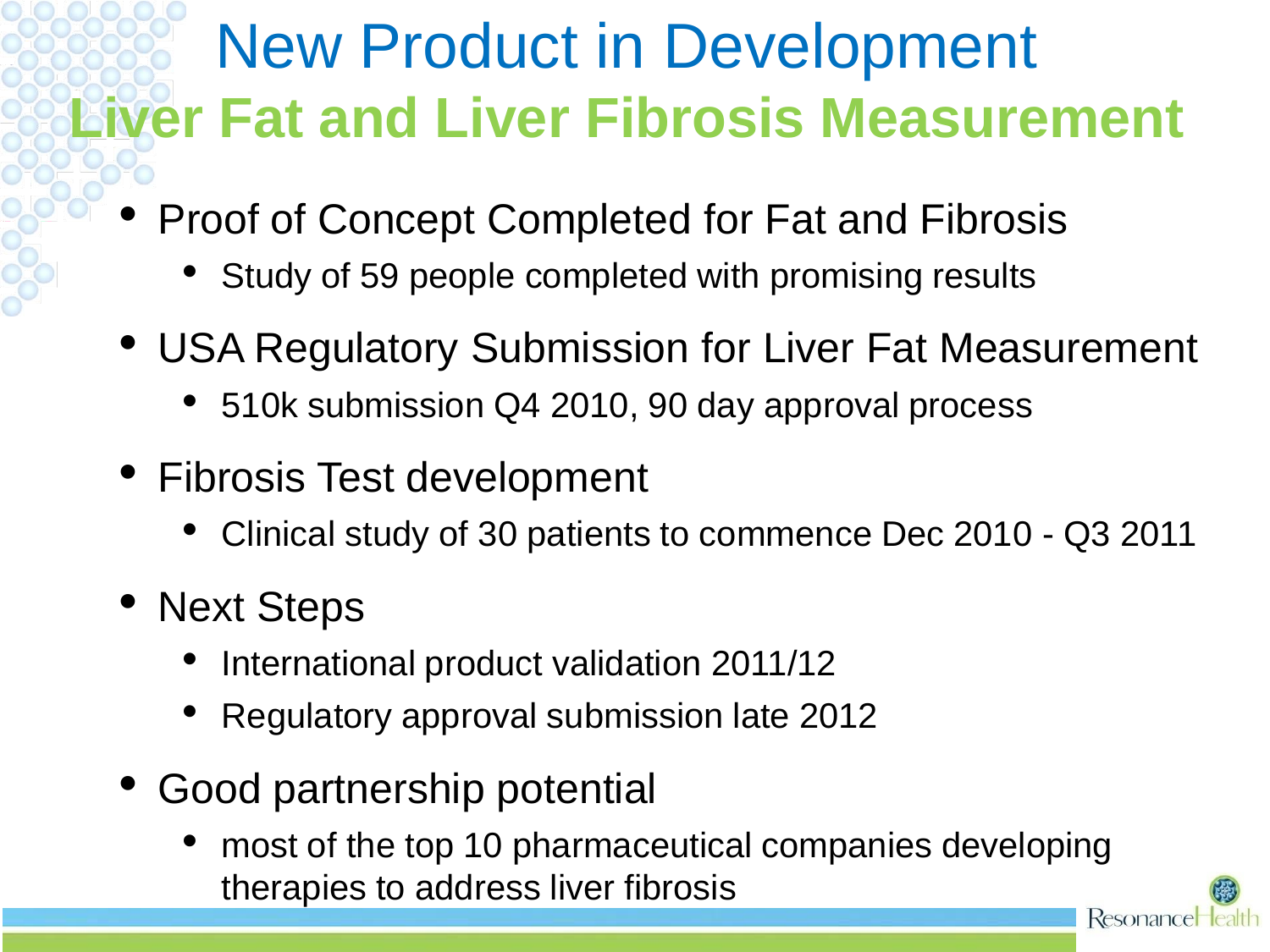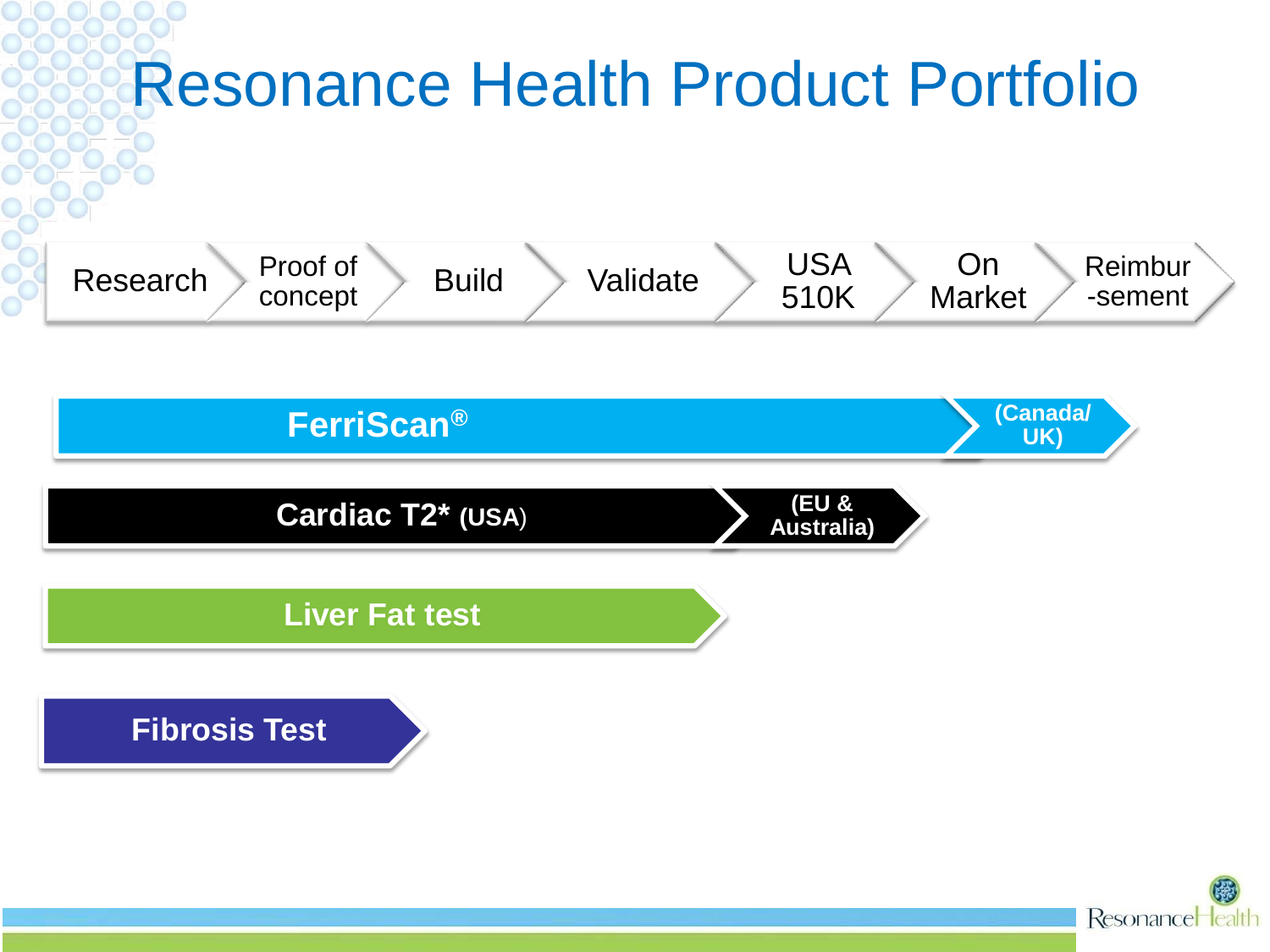## FY 2010: Financial Results

• Revenue associated with the routine clinical use of FerriScan grew 18% and continues to grow

- Revenue associated with the use of FerriScan in clinical trials declined, as some clinical trials using FerriScan were completed
- Research and development expenditure increased 64% to over \$500,000 to develop pipeline for future growth
- With revenue growth and new product partnerships, cash burn expected to decline

|                          | 2007-8     | 2008-9        | 2009-10     |
|--------------------------|------------|---------------|-------------|
| <b>FerriScan Volumes</b> | 1605       | 2200          | 3042        |
| <b>FerriScan Revenue</b> | \$1.7m     | \$2.2m        | \$1.8m      |
| Net (Loss) A/Tax         | \$41k Loss | \$617k Profit | \$102k Loss |
| <b>Year end Cash</b>     | \$2.4m     | \$2.6m        | \$2.1m      |